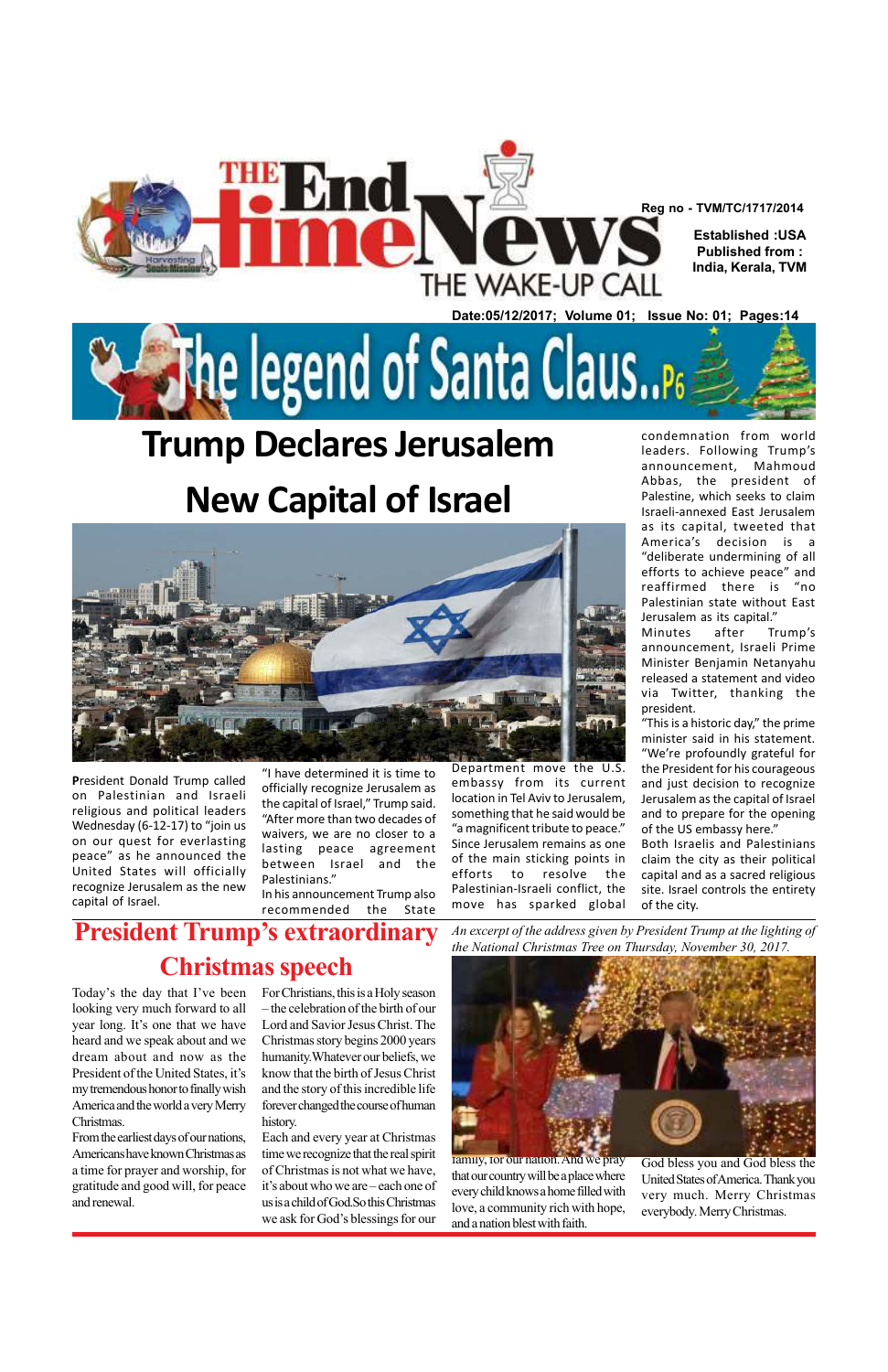## **NEWS**





Thousands of Christian villagers in China have been told to take down displays of Jesus, crosses, and gospel passages from their homes as part of a government propaganda effort to "transform believers in re-

ligion into believers in the party." The South China Morning Post reports that Communist Party of China officials visited believers' homes in Yugan county of Jiangxi province—where about 10 percent of the population is Christian. They urged residents to replace personal religious displays with posters of President Xi Jinping; more than 600

**China Tells Christians to Replace Images of Jesus with Communist President Xi Jinping.**



removed Christian symbols from their living rooms, and 453 hung portraits of the Communist leader, according to SCMP.

The efforts were part of a government campaign to alleviate poverty in the region, since some CPC members believe families' faith is to blame for their financial woes, according to SCMP. The poster swaps in villagers' homes represent the party's desire to have residents look to their leaders, rather than their Savior, for assistance. "Many poor households have

plunged into poverty because of illness in the family. Some resorted to believing in Jesus to cure their illnesses," the head of the government campaign told SCMP. "But we tried to tell them that getting ill is a physical thing, and that the people who can really help

them are the Communist Party and General Secretary Xi." Though the party denies the claim, some Christians in Yugan county say

they were told they would not be eligible for government assistance unless their posters were removed.



A mother-of-three whose arm was severed below the elbow by a tiger shark said Jesus saved her life during the ordeal.

Tiffany Johnson from Concord in North Carolina revealed how "mountains moved" and she was able to get the medical care she needed. Mrs Johnson was snorkling beside a boat off the coast of the Bahamas in May when the creature appeared and locked its mouth around her right arm. "I look back at my response, and the first thing I said was 'Help, help me Jesus!'

"That ministers to me; I cried tears about how the first thing that came out was him.

"Thank you, Jesus, that I relied on you when I had nothing else."

After wrestling with the animal, Mrs Johnson escaped the shark's grip but lost her hand and the lower section of her arm in the attack.

Despite earlier concerns about locating their passports, managing their travel insurance provision and arrange emergency travel back to the United States, Mrs Johnson was flown to cosmestic surgeons in Charlotte for treatment.

Remembering the attack, she added: "When the Lord says a peace that surpasses all understanding, that was it; I was living that."

Mrs Johnson shared about her experience as a guest speaker at New Life Church in Huntington, West Virginia last weekend..

### Jesus saved me,Mrs Johnson says shark attack survivor

Local authorities in the Indian state of Tamil Nadu have banned 10 churches from holding worship services in the last two months.Local government officials have ordered churches in the state's Coimbatore district to stop worshiping unless they are given permission from a government collector's office. Local Christian leaders, however, are warning that it could take years for Christians to be granted such an approval to worship.

"It is a well-planned conspiracy against the Christian community, as the Hindu extremists know that it is not easy to approach the collector's office for such permissions," Johnson Sathyanathan, the presi-

**10 Churches Banned From Holding Worship Services in India**

> dent of the Synod of Pentecostal Churches of Coimbatore, told the persecution media watchdog. "The time to get such approvals can stretch from a year-and-a-half to many more years."

Although just 10 churches have thus

far been banned from holding worship, Sathyanathan believes that Hindu extremists plan to target about 20 other churches as well. "Altogether there are 10 churches that have been directly affected in the last two months," Sathyanathan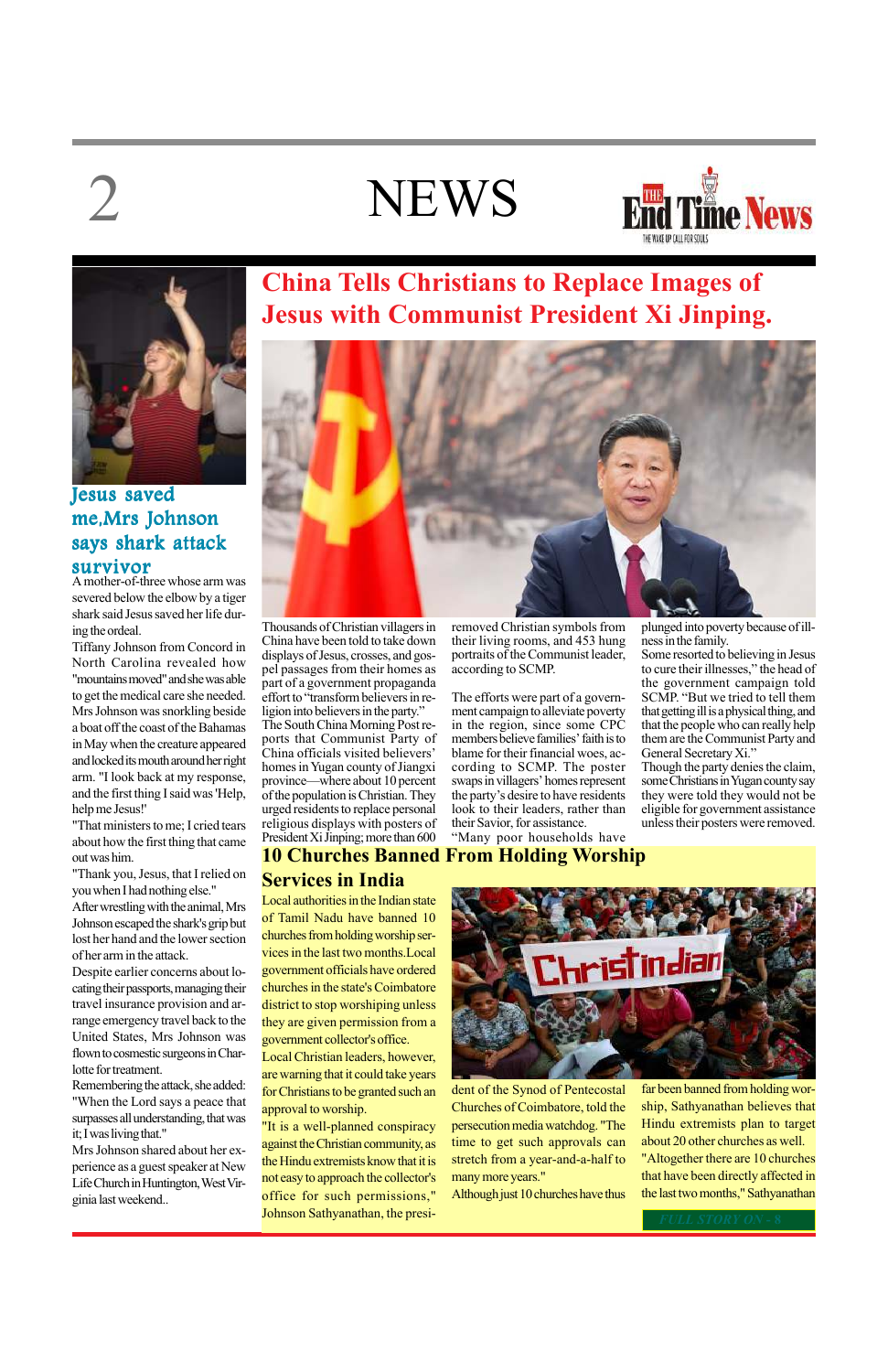**EDITORIAL BOARD**

### *CHIEF EDITOR* **Baiju Yacob Edavila USA** *SUB EDITOR*

*MANAGER* **Bovas Sreekaryam** *CO-ORDINATORS* **John Francis (Dallas) Br.Syam**

*ADVISORY BOARD*

**Pastor Shibu Thomas USA Pastor Asokan Eranakulam M.Jacob Trivandrum**

### **Disclaimer**

# 3 EDITORIAL



**H**arvesting Souls mission was established in 2013 both in United States and in India. We are fully convinced of the responsibility of taking the gospel to each and every nook and corner for our country India. We also want to extend our hands to the people of India living in its lowest social stratum.

Jesus came into the world to save sinners. His birth, life, substitutionary death on the cross of Calvary, His burial and the resurrection were all God's demonstration of love towards the humanity. God gave me vision to propagate this message of the gospel to the untold millions in India

### **Baiju Yacob Edavila**



I dream of thousands of dedicated men and women working in different parts of I dream of thousands India doing church planting, evangelizing and changing lives of many. I dream of millions of people getting saved and getting added to the church in every village, town or city. I crave for a great harvest of souls and a great revival throughout

| <b>Manuel Joseph</b>      | <u>— 115 y v. 111</u><br>Sis.Saritha                                  | <b>PO.box 125</b>                                           |
|---------------------------|-----------------------------------------------------------------------|-------------------------------------------------------------|
| <b>Daniel Jacob</b>       | Sis.Simi                                                              | Wheat land, 6920. S. manin st                               |
| <b>EDITORS</b>            | <b>Sis.Lesley Yacob</b>                                               | Oklahoma                                                    |
| <b>Pastor A Anilkumar</b> | <b>REPORTERS</b>                                                      | box zip code-73097                                          |
| Rev. Joseph Chacko        | <b>Miniesh Kumar(Baharin)</b><br><b>Pastor Stephen (Andrapradesh)</b> | $PH-(405)$ 745-786(H)<br>$Mob-001(405)778-4341$ (Whats app) |
|                           |                                                                       |                                                             |

who are yet to hear the good news of the Lord Jesus Christ. of dedicated men and women working in different parts of India doing church planting, evangelizing and changing lives of many. I dream of millions of people getting saved and getting added to the church in every village, town or city. I crave for a great harvest of souls and a great

*The views expressed in this online newspaper are those of the authors and do not necessarily reflect the position of HSM End Time News. The online newspaper will not bear any responsibility whatsoever for them. The images used in the newspaper have been downloaded from the Internet and we acknowledge that the copyright of those images remain with the original owners. HSM End Time News does not claim any copyright for them and does not intend to use them for commercial purposes.*

revival throughout India. I am praying for using me to win souls for Christ and build His kingdom. I also want to train, equip and support dedicated men and women for the great task of God. First of all, I thank God for giving me an opportunity to lead this great mission. I also want to extend thanks to my spiritual father Pr. AnilkumarThozhuvankodu and the pastor of OK, Hebron Church, PastorShibu Thomas. Finally I thank everyone who has worked hard to make it possible. May God bless us and help us take the life-changing gospel to the untold millions across the globe.



### **USA**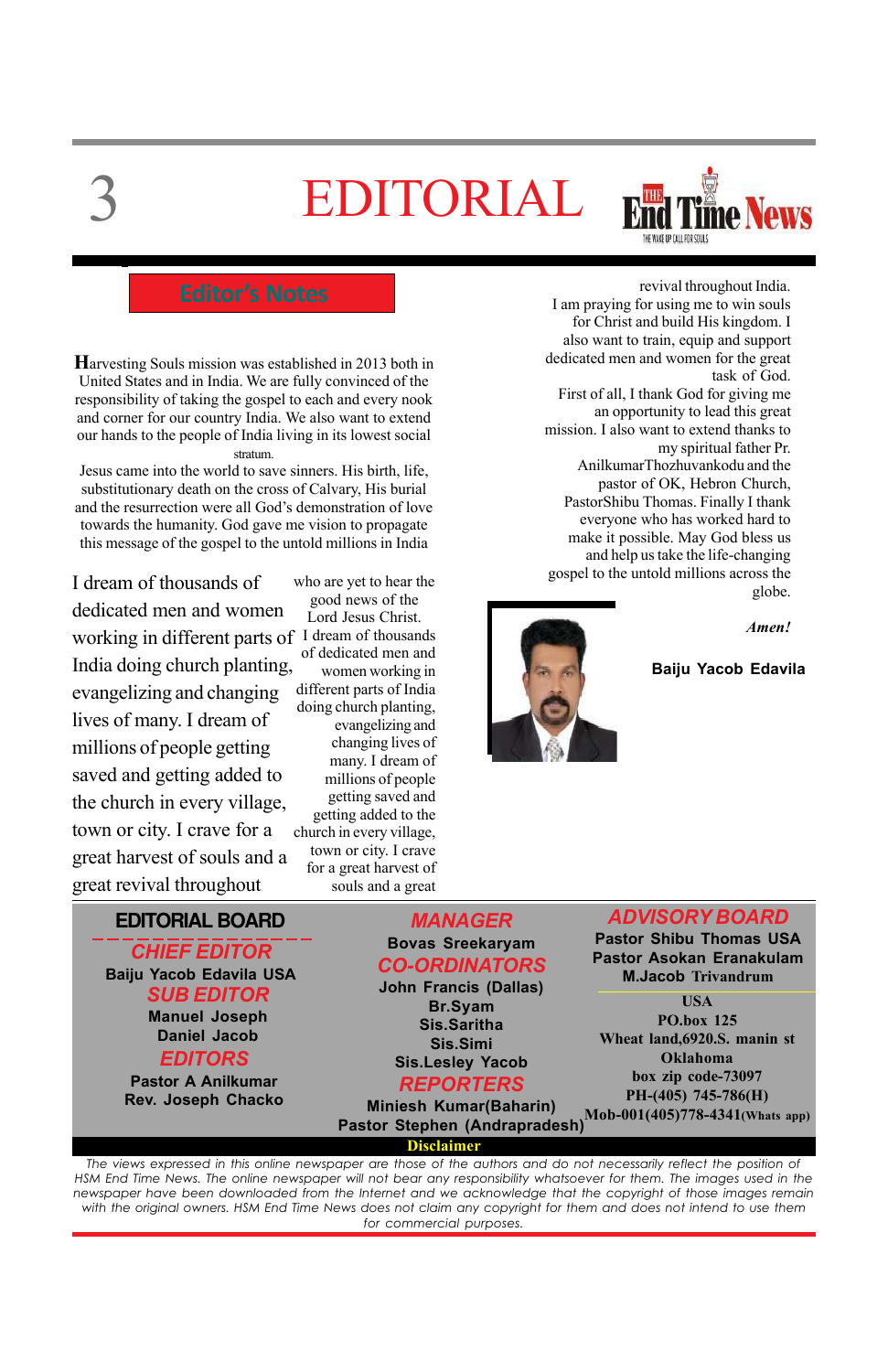# **NEWS**



## **Hindu Radicals Tore, Burned Christian Posters; Stopped Church Meeting**



## **Christians in Jharkhand Continue to Praise God Despite Imprisonment**



**P**osters and banners of church meeting in Bhilai Charoda of Durg district, Chhattisgarh, were torn by members of Bajrang Dal and Dharma Jagran Manch on Nov. 16. According to Evangelical Fellowship India, the New Life AG Church, Indian Pentecostal Church and Gap Foundation had organized a three day Good News Festival from Nov. 16 to 18 at the Railway Ground. Permissions were granted by the respective authorities. However, the Hindu radical group opposed over the program.

The Hindutva activists raised concerns over erecting posters and banners for the church meeting, alleging that conversions may take place in the meeting.

The activists allegedly tore down and burned the church posters. The situation worsened and eventually the police ordered that the meetings be brought to an end with immediate effect.

**S**everal Christians in Jharkhand have remained faithful to God despite police brutality and month-long imprisonment they endured over false charges which stemmed from their praying for the healing of a sick woman in the district of Simdega. Six Christians were attacked by tribal Gondi villagers after they were in-

volved in healing prayer for an ill woman on Sept. 16. Mistaken for sorcery and forced conversion, the villagers assaulted the believers. With the help of the local police, they threw them in jail for a month, and police beat them brutally, Morning Star News explained.

On their bail, Dasrath Karketta, one

of the arrested Christians, said the police officers beat Sajan Majhi and Kalender Majhi. He added that the police did not listen to any explanation from their side.

Karketta, a believer who has been healed of his cancer, had amazed a Hindu named Bikhru Majhi by sharing his testimony. The latter had invited the believers to his home to pray for Nitu Devi, his wife.

Attacked in the middle of the prayer, the six Christians were reportedly charged with insulting Hindu religion

and promoting religious enmity. They spent month-long in jail before they were able to post bail, but Karketta said their time inside was spent in joyous worship and prayer.

"We spent one month in jail joyously – we sang hymns, read the Bible, prayed and worshipped together in jail," said Karketta.

"We shared the gospel with other inmates in the district jail. There also, people came to Christ. We strongly felt the Lord was using us for His work and were happy about it," he added.

## **Texas Massacre Prompts Some Churches to Consider Concealed Guns, Armed Se-**

**curity**

**A**fter one of the nation's deadliest mass shootings unfolded on their doorstep, pastors and parishioners around the tiny Texas hamlet of Sutherland Springs have begun asking whether guns have a rightful place inside their houses of worship.

It is a debate that is echoing across the United States as security experts and some politi-

cians ask churches to consider a wide range of enhanced measures to thwart tragedies like Sunday's deadly rampage at the First Baptist Church.

Barbara Burdette, who knew the 26 people killed in the massacre and as well as the 20 wounded, is ready to see her church hire armed security, or allow congregants to carry their own concealed firearms for self-defense.

"God is our protector," said Burdette, 62, "but I do still think that we need to have people with



conceal carry."Her pastor at the First Baptist Church of La Vernia, a one-story brick sanctuary 7 miles from the shooting scene, said the issue of guns in church requires a delicate balance between providing safety instead of fear.

Arming parishioners is not the only option. At the historic black church in Charleston, South Carolina, where a white gunman killed nine at a June 2015 bible study session, uniformed police officers now attend regular worship services.

"It's part of our new normal," said Reverend Eric Manning at Emanuel African Methodist Episcopal Church, by phone. He said the church also created in-house security, as have most black churches in the region. Muslim and Jewish institutions for years have added security measures to address the threat of violence and hate crimes. The Council on American-Islamic Relations (CAIR) stresses the importance of security cameras, strong doors and clearing brush away from buildings so attackers have no place to hide.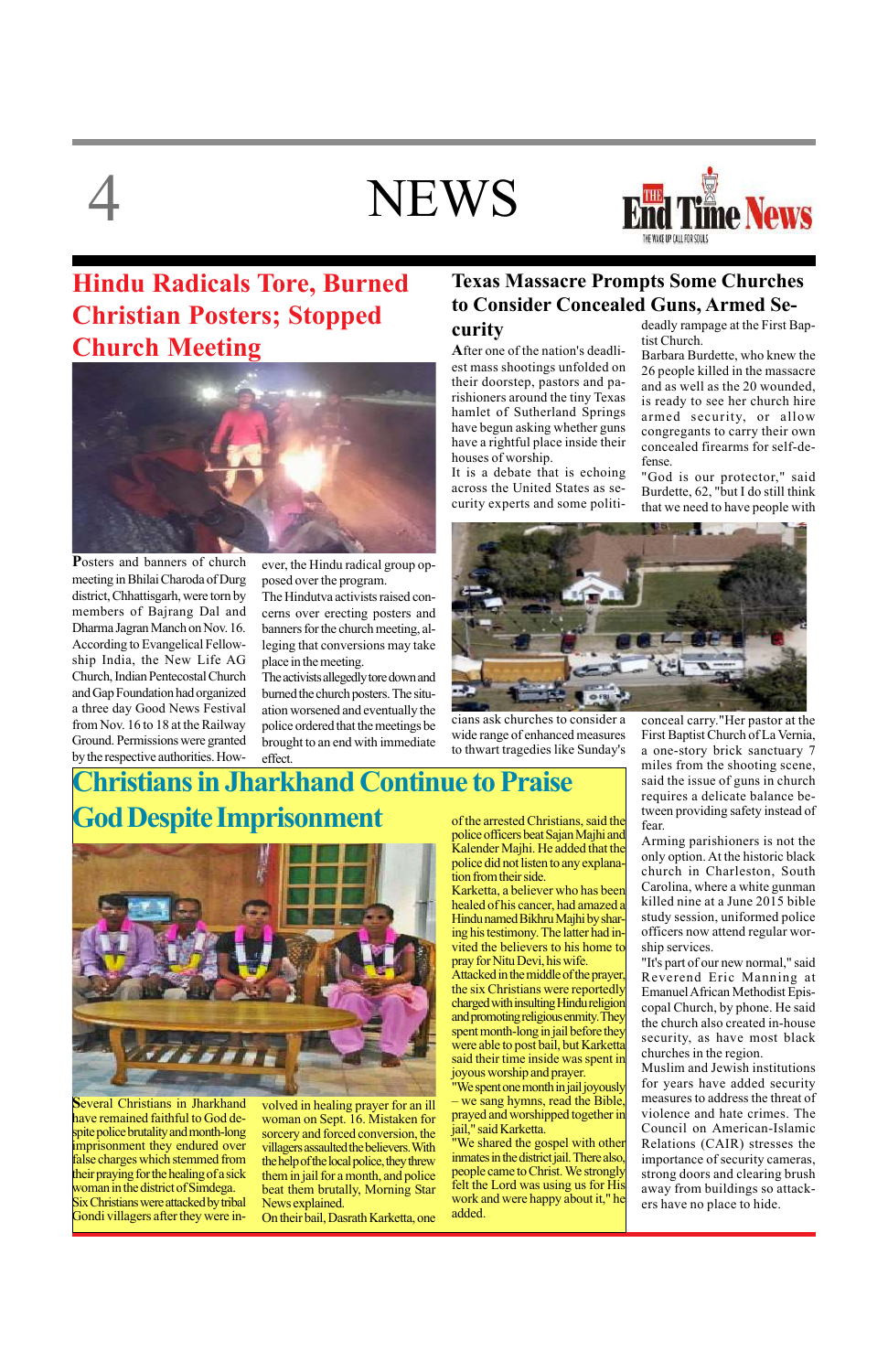# 5

# Unique Christianity End Time News



Holy living is not so easy. It is a war. In our struggle against sin, we need to resist to the point of shedding our blood, as it says in Hebrews 12:4. The devil prowls around like a roaring lion looking for someone to devour.

Satan makes efforts to establish 'peace' with us. He never starts a fight in the very beginning. He makes all efforts possible to make a peaceful deal with us. But remember that we are not to enter into a peace treaty with him. As 2 Tim. 3:12 states, everyone who wants to live a godly life in Christ will be persecuted. Christ's war against Satan is still continuing. And the biggest and final war is yet to be fought.

Tempting people in the enemy camp is a historical warfare strategy and Satan is an expert. That is the reason why he tries to compromise with us, the warriors of Christ. Either with Jesus, or with Satan; there is never a middle path. We may sometimes feel it is wiser to avoid confrontations with Satan. He makes us think so. Beware that we shouldn't fall prey to his efforts of compromise. God's commandment to Israel through Moses was to take a three days journey into the desert and worship him. But Pharaoh suggests an easy way. Go and worship your god; but you need not go so far for that. You can do it in this land. But Moses didn't agree. They were in the

## **UNCOMPROMISING CHRISTIANITY**



slavery till then and he couldn't worship in slavery. It is not Pharaoh who decides the venue of worshipping God but God himself. Moses had to go far from the land of slavery. Satan always suggests middle paths. "You can worship God still while doing all these. You can continue in your old relations and still worship God. You can lead a Christian life without having fellowship with your brethren." Leave the things that you must. End those relations that you must. Avoid unjust means of earning. Say no to engagements that plunder your time for family prayer, Bible study and fellowships. Yes, we need to keep a certain distance

from sin. Leave it and flee from it. We have no peace with sin till the last breath, though we may have to shed our blood.

When Moses refused the offer to worship in the land, Pharaoh tried his next plan. "I will let you go to sacrifice to your Lord your God in the wilderness; only you must not go very far away." Sacrificing to God is not Pharaoh's favour; it is God's commandment. It is not Pharaoh

but God only decides the place and distance. A distance from the sin less than that is commanded by the word of God is not going to do any good. Let us throw off everything that hinders and the sin that so easily entangles. Let

 *"You can worship God still while doing all these. You can continue in your old relations and still worship God. You can lead a Christian life without having fellowship*

### *with your brethren." L*

us run with perseverance the race marked for us, fixing our eyes on Jesus, the pioneer and perfecter of faith.

When the second effort of compromise failed, Pharaoh tries the third trick; "All of you don't go; the men among only go and serve the Lord." Most families and churches are in such

a compromise with satan these days; the notion that everybody needn't go/do. Churches are filled with people on Sundays and special days. But on days of fasting and Bible study, very few are seen. Many parents may go but the children don't. There are people who spend time unfruitfully when there is a prayer meeting in the church. They think it is not necessary even if they have time. They seem to have agreed to satan's conditions; all of you don't go; only a few are enough.

But it too was not acceptable to Moses. He wanted to take all, leaving none behind since it was God's

commandment. He didn't bow his head before the Egyptian authority that tried to stop people from worshipping God. Pharaoh still didn't withdraw. He had yet another plan. "Go, serve the Lord your God; your little ones also may go with you; only let your flocks and your herds remain behind." This plan is still at work. Satan will say- go, worship, preach, fast and teach. But a

**BENOY P. J. Rajasthan, India**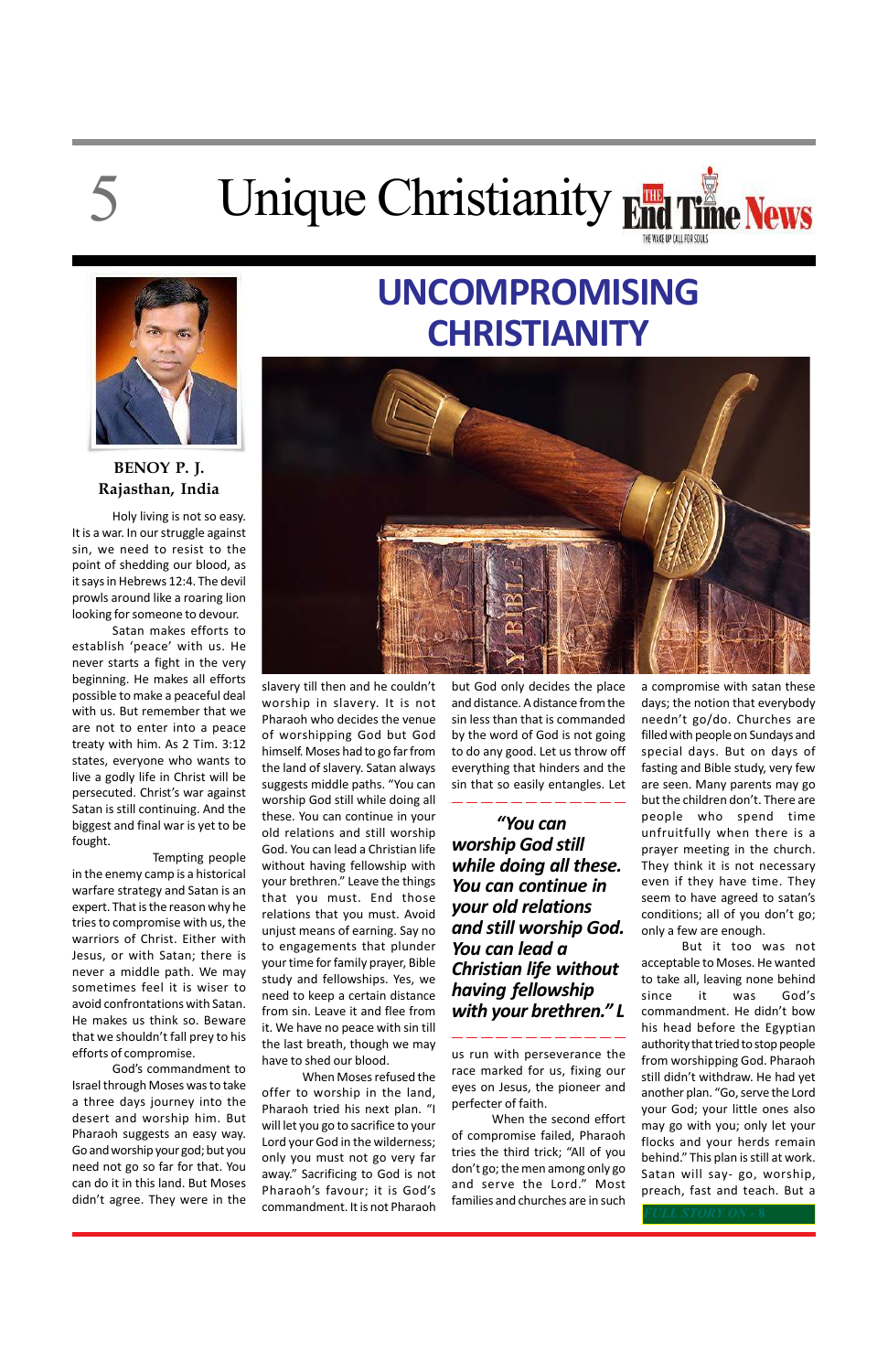## 6 Christian Lifestyle





**O**ne of my close friends, a Christian Counselor, recently told me that a lot of the people approaching him for counseling have problems dealing with their anger. He testifies that this hard to tame emotion has brought many relationships to shipwreck and most unfortunately has ruined the joy and happiness of many hearts. Anger is defined in such a way that you, with no doubt whatsoever, would have to believe that it is such a catastrophic feeling. Cambridge English Dictionary defines that anger is "a strong feeling that makes you want to hurt someone or be unpleasant because of something unfair or unkind that has happened". No matter who or what a person is, everyone fights with anger, in various degrees, that's it. Is anger lawful? Yes, it is! The Bible says that Anger is a legitimate emotion expressed even by God Himself. Psalm 7: 11 says, *"God judgeth the righteous, and God is angry with the wicked every day."* Jesus Himself became so angry twice when the people changed His Father's house a house of merchandise (John 2: 13-18; Matthew 21: 12-13). A man after

## **Overcoming** Sinful Anger!!

### **Manuel Joseph Th.M**

God's own heart, David, became very angry when the prophet Nathan narrated an injustice to him (2 Samuel 12 1-6). In opposition to the righteous anger we have seen so far, the Bible also identifies to a sinful anger. When Apostle Paul commands the believers to be angry, he also says that it should never lead to sin (Ephesians 4: 26). It can become sinful is the worst thing about this legitimate emotion. How can anger lead to sin? First and foremost, anger becomes sinful when it does not do the righteousness of God. James 1: 19- 20 says, *"So then, my beloved brethren, let every man be swift to hear, slow to speak, slow to wrath; for the wrath of man does not produce the righteousness of God.* Human anger and divine righteousness are typically at odds with each other. A person acting by the former does not carry out or produce the latter. Secondly, if anger is not for the glory of God, it can become sinful. *Therefore, whether you eat or drink, or whatever you do, do all to the glory of God*(1 Corinthians 10: 31). God's glory must be the prime motive of every activity of all the children of God and anger, if not leading to God's glory, can be termed as sinful anger. Thirdly, when anger persists for a long time than approved of the scripture, it is sinful. "Be angry, and do not sin": do not let the sun go down on your wrath, nor give place to the devil (Ephesians 4: 26-27). To forgive any wrongdoer almost instantly is God's will for us and if anger lingers for a long time, it can become sinful. In the light of the scripture, it is very acceptable that it is almost impossible for a man to be angry and not to sin.

How can we overcome the sinful anger? The Bible contains admonitions that will help us overcome it. The remedies the world offers are futile in respect to what we can do based on the scripture. To overcome unlawful anger, we must admit it first. If you have become angry to somebody, you must admit that it was a wrong doing and you are liable to ask forgiveness to the person and to God Himself. Ignoring the incident and blame-shifting will do no justice to the word of God and God's righteousness. Admit it, confess it and get over it. Our God is faithful



and just to forgive us our sins and cleanse us from all unrighteousness (1John 1:9).

Giving place to God's anger or wrath, instead of ours, is another means to get rid of unrighteous anger from our lives. Even when we are wronged we are not to offend the wrongdoer, but we must abandon him or her to the more tremendous vengeance of God as God is judge of all the earth who can do all things justly (Romans 12:19). We are not supposed to harm anyone.

Converting our anger into love is yet another way to overcome it. Romans 12: 21 says "Do not be overcome by evil, but overcome evil with good". Even when you are a victim of an assault of any kind, you are not to pay it back in the same coin, but instead, that must be considered to be a chance to do a good work. In fact, we are called to do good works and doing them even to someone who has wronged us will yield many fruits. We must repay good for evil (Matthew 5:43– 48).

To cast away the uncontrolled and sinful anger, we must start speaking befitting to a Christian. Proverbs 15: 1 says, "a soft answer turns away wrath,but a harsh word stirs up anger." Ephesians 4: 29 and 31 conforms the same truth of the scripture. Our word, in most cases, becomes a cause of irritation and anger. We must choose our words carefully and avoid loose talks. Abusive words are commonly used by people when they are angry. There is no place for such words in our heart or mouth. Our speech must always be with grace and seasoned with salt, as Paul puts it in Colossians 4: 6. "Be angry, and do not sin". Exercise lawful anger and give up the unlawful!!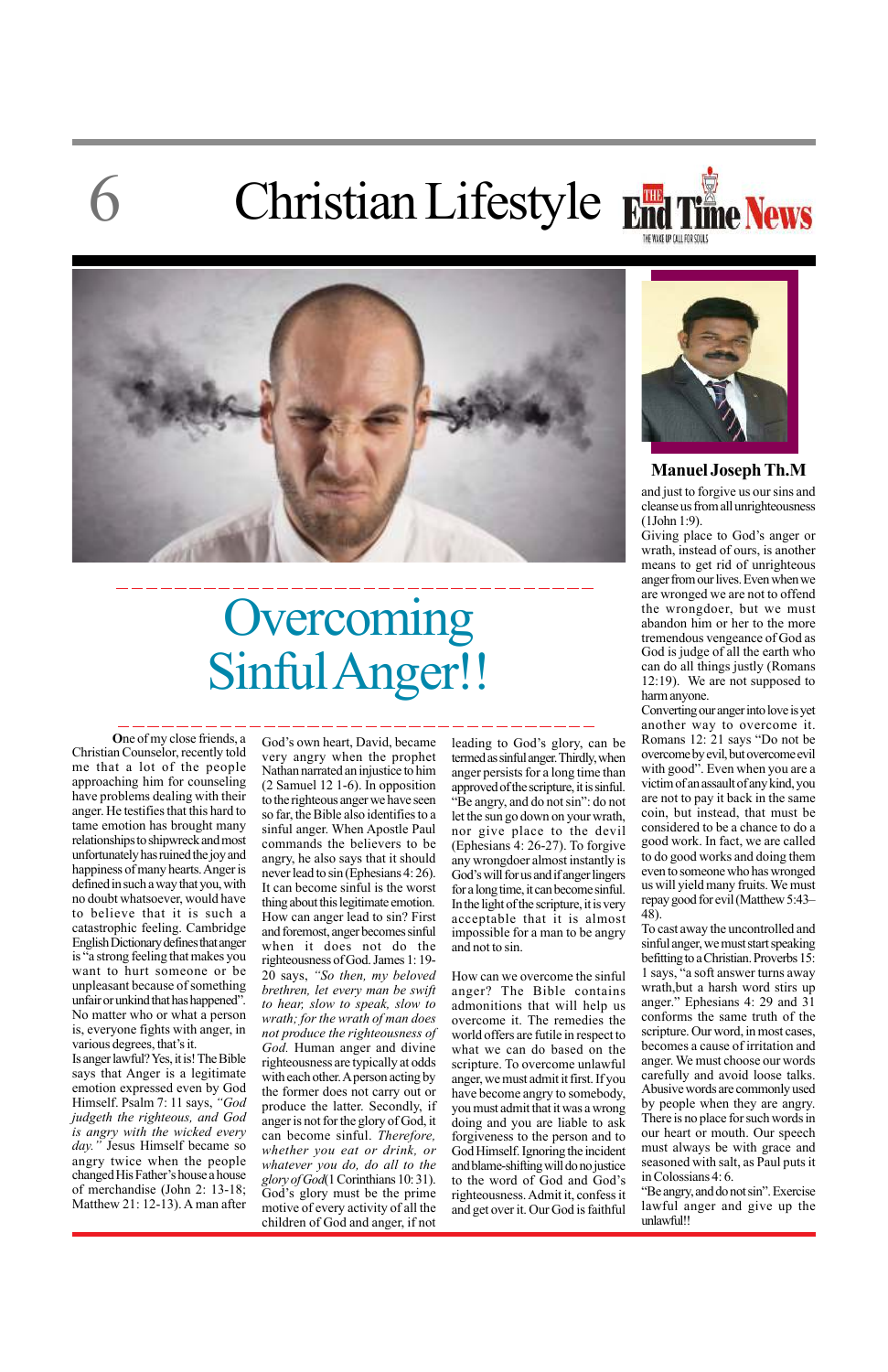7

**The** legend of Santa Claus can be traced back to hundreds of years to a monk named St. Nicholas. It is believed that Nicholas was born sometime around 280 A.D. in Patara, near Myra in modernday Turkey. Much admired for his piety and kindness, St. Nicholas became the subject of many legends. It is said that he gave away all of his inherited wealth and traveled the countryside helping the poor and sick. One of the best known of the St. Nicholas stories is that he saved three poor sisters from being sold into slavery or prostitution by their father by providing them with a dowry so that they could be married. Over the course of many years, Nicholas's popularity spread and he became known as the protector of children and sailors. His feast day is celebrated on the anniversary of his death, December 6.

St. Nicholas made his first inroads into American popular culture towards the end of the 18th century. The name Santa Claus evolved from Nick's Dutch nickname, Sinter Klaas, a shortened form of Sint Nikolaas (Dutch for Saint Nicholas). In 1804, John Pintard, a member of the New York Historical Society, distributed woodcuts of St. Nicholas at the society's annual meeting. In 1809, Washigton Irving helped to popularize the Sinter Klaas stories when he referred to St. Nicholas as the patron saint of New York in his book, The History of New York. As his prominence grew, Sinter Klaas was described as everything from a "rascal" with a blue

## **The Legend of Santa Claus**

three-cornered hat, red waistcoat, and yellow stockings to a man wearing a broadbrimmed hat and a "huge pair of Flemish trunk hose." Gift-giving, mainly centered on children, has been an important part of

1840s, newspapers were

newly-popular Santa Claus. In 1841, thousands of children visited a Philadelphia shop to see a life-size Santa Claus model. It was only a matter of time before stores began to attract children, and their



the Christmas celebration since the holiday's rejuvenation in the early 19th century. Stores began to advertise Christmas shopping in 1820, and by the creating separate sections for holiday advertisements, which often featured images of the at a "live" Santa Claus. In the early 1890s, the Salvation Army needed money to pay for the free Christmas meals they provided to needy families. They began dressing up unemployed men in Santa Claus suits and sending them into the streets of New York to solicit donations. Those familiar Salvation Army Santas

parents, with the lure of a peek

have been ringing bells on the street corners of American cities ever since. **Santa Claus' Pagan Origins: 5 Influences behind Father Christmas**

**St. Nicholas**

Santa Claus is primarily linked to St. Nicholas, the Greek bishop of Myra, a Roman town in Turkey. St. Nicholas lived during the third and fourth centuries. He defended Christianity while followers were being persecuted. He was imprisoned for many years until Constantine came to power and made Christianity the dominant religion in the Roman Empire. After his death, St. Nicholas became the patron saint of many groups, including sailors and entire nations. However, two tales of his life led him to become the patron saint of children and a magical gift giver. One involves Bishop Nicholas giving three bags of gold to a father to save his daughters from prostitution. The other involves three boys who were murdered, dismembered and pickled by their killer, an innkeeper: Nicholas prayed to God and brought them back to life. Between 1200 and 1500, giftgiving celebrations took place on St. Nicholas' Day, Dec. 6. After the Protestant Reformation, the Catholic saint lost prominence, but the



# Critique

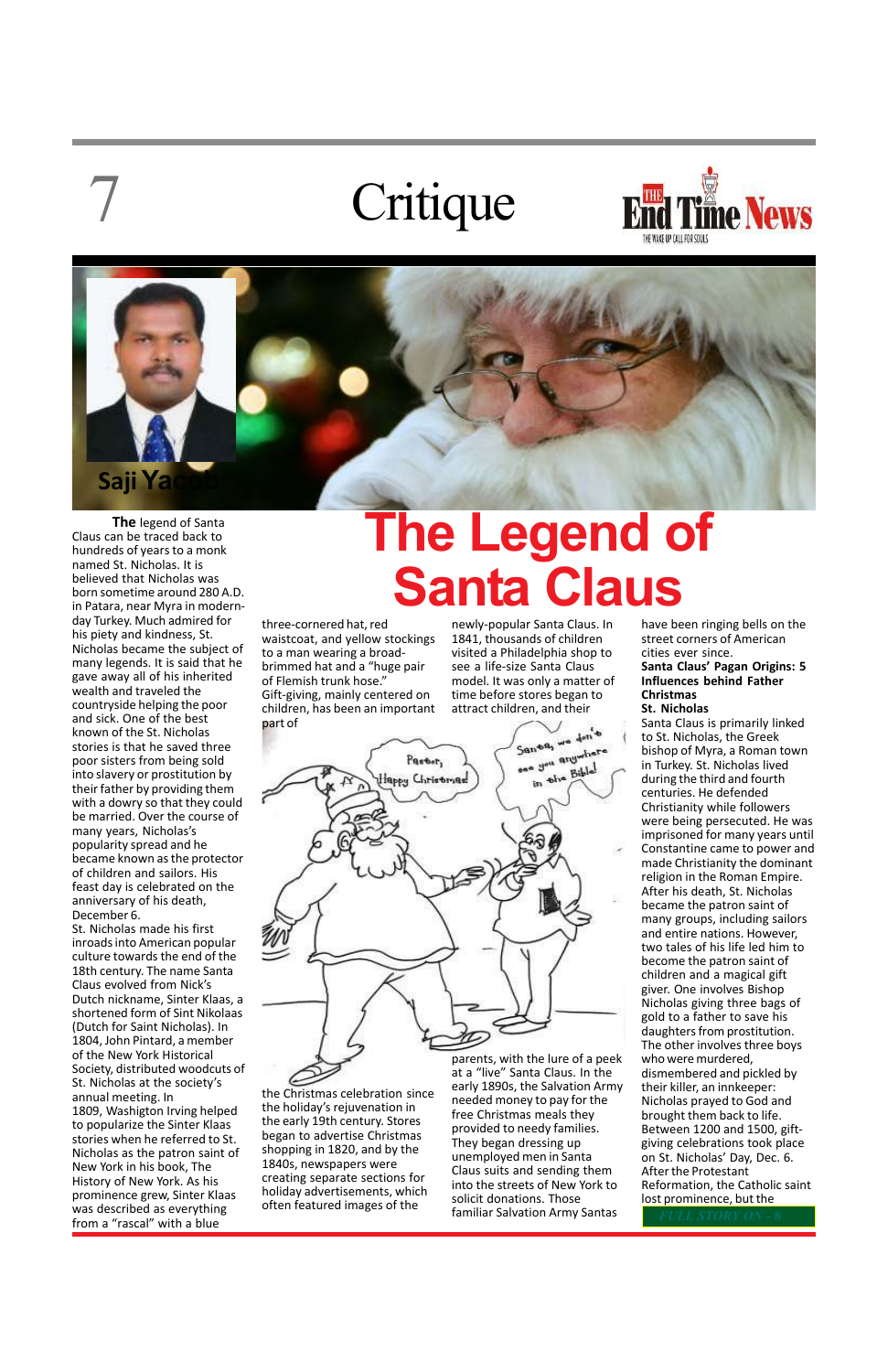said. "They are all residents of the area, and people have never had trouble with these churches before. These pastors have been doing ministry for many years now." According to Sathyanathan, a group of Christian leaders met with the Tamil Nadu's minister of internal affairs last week to address the no-

# 8

little 'adjustment' in financial matters, worldly pleasures and relations and so on are alright. There are people who worship today and accept bribe the other day. Doctors who worship abort babies. Preachers preach in crusades and then move in unholy ways. Youngsters decide today to live for Jesus; the other day they are dating with someone. We do all spiritual activities; but a lot of our properties, wealth and belongings are still in Egypt under Pharaoh. We return there every now and then.

Separation and holiness are applicable to us and all that belongs to us. Moving at the same time in two boats or serving both God and mammon is not our principle. Either in Egypt or at a distance that God has fixed. Complete separation and holiness is what we need. It is only when they separated themselves completely and left everything behind forever that their ways were opened across the Red Sea and the enemies were devastated. The reason for many of our troubles, pains and afflictions is that we are still in connection with those things which we should have renounced much earlier. Never think about entering into a treaty with him. Leave all that is under his authority and run the race that God has set before us. If not, all that we do would be in vain and we shall have to bow our head in shame on the Day of Judgment before the large host of saints.

tices the churches received informing them of the worship ban.

The state official has reportedly called on the Coimbatore deputy superintendent of police and a local lawmaker to investigate the issue and ensure that the Christian community in Coimbatore can continue their worship services. A government official reportedly told church leaders that at least six of the churches affected by the worship ban were subjects of a complaint from the Hindu nationalist organization Rashtriya

Swayamsevak Sangh. RSS is believed to be linked to India's ruling Bharatiya Janata Party.

Meanwhile, one church was the subject of a complaint brought by a new Hindu extremist group called Hanuman Sena.Over 500 Christians protested the district sub-collector and the police superintendent and called for the ban against their worship to be lifted on Oct. 11.



tradition continued. This time, the gift giving was attributed to baby Jesus. Since the infant could carry only so many presents, he was given a helper who encouraged good behavior from children — and threatened them with kidnappings or whippings otherwise. These sidekicks were based on St. Nicholas and are known by Germanic names, including Ru-klaus (Rough Nicholas), Aschenklas (Ashy Nicholas) and Pelznickel (Furry Nicholas). **Odin**

### St. Nicholas is commonly linked to Odin, the ruler of Asgard, one of the major gods in Germanic mythology who was depicted as a white-bearded man with magical powers. The winter solstice, also known as Yule, was a time when Odin led a hunting party, known as the Wild Hunt, in the sky with an eight-legged horse named Sleipnir. The mythical horse could leap great distances — a trait reindeer possess. Legend has it that whenever Odin flew by he would leave gifts by their boots. After Christianity took

hold, this practice was later adopted in relation to St. Nicholas. Children would leave their shoes on the windowsill or bedroom door on the evening of Dec. 5 for the saint to reward them with nuts, fruits and sweets.

### **Frau Holda**

Frau Holda is the Germanic goddess of winter. In German folk legends, she is depicted as a beautiful blonde who is the protector of children's souls. Like Odin, she would fly through the night and give gifts to children. In some depictions, Holda is dressed in red and uses chimneys to deliver gifts. **Le Befana**

Le Befana is an Italian legend dating to the 13th century. The old soot-covered woman is believed to fly on a broomstick and enter children's homes through chimneys to offer candy and presents. For children who have misbehaved, Befana leaves a lump of coal.Her significance stems from a Christian story that sees her approached by the Three Wise Men while on their way to see baby Jesus. They asked her

to lead them to the site, but she refused. Shortly afterward, she had a change of heart and went after the three men with a bag full of gifts to give to the infant. While she followed the star of the Magi, she never found the manger, according to the legend. To this day she continues to travel the world and search each house for Christ. Befana comes on the Day of the Epiphany, Jan. 6. During the feast day, children are given gifts, while traditional Italian foods are served to mark the end of the

### holiday season. **Clement Clarke Moore's Poem**Santa Claus came to the New World in the 1821 thanks to the first lithographed book in the U.S., "The Children's Friend,". He was described as a bearded man from the north whose sleigh was powered by flying reindeer. Santa Claus rewarded well-behaved children and punished naughty ones. However, it was Clement Clarke Moore's poem, "A Visit from St. Nicholas" (now known as "The Night Before Christmas") that cemented Santa Claus' role in America's Christmas tradition. If Santa Claus has taken the glory from Jesus Christ in the celebration of Christmas these days, maybe it is time to seriously consider changing the emphasis. The Bible says nothing about Santa Claus and this tradition has anything whatsoever to do with the Bible.

### **UNCOMPROMISING...**

# **FULL STORY**



According to Sathyanathan, the superintendent of police rejected the

### ◆ 2. Churches Banned....

protesters' demands.

"They said that they can do nothing about it, and why should we create unnecessary trouble, that instead we should go ahead and get legal permission for our churches," the pastor explained. "We had organized a day of silent protest on Oct. 21, but we were denied permission to carry it out, as they said that it was a lawand-order situation."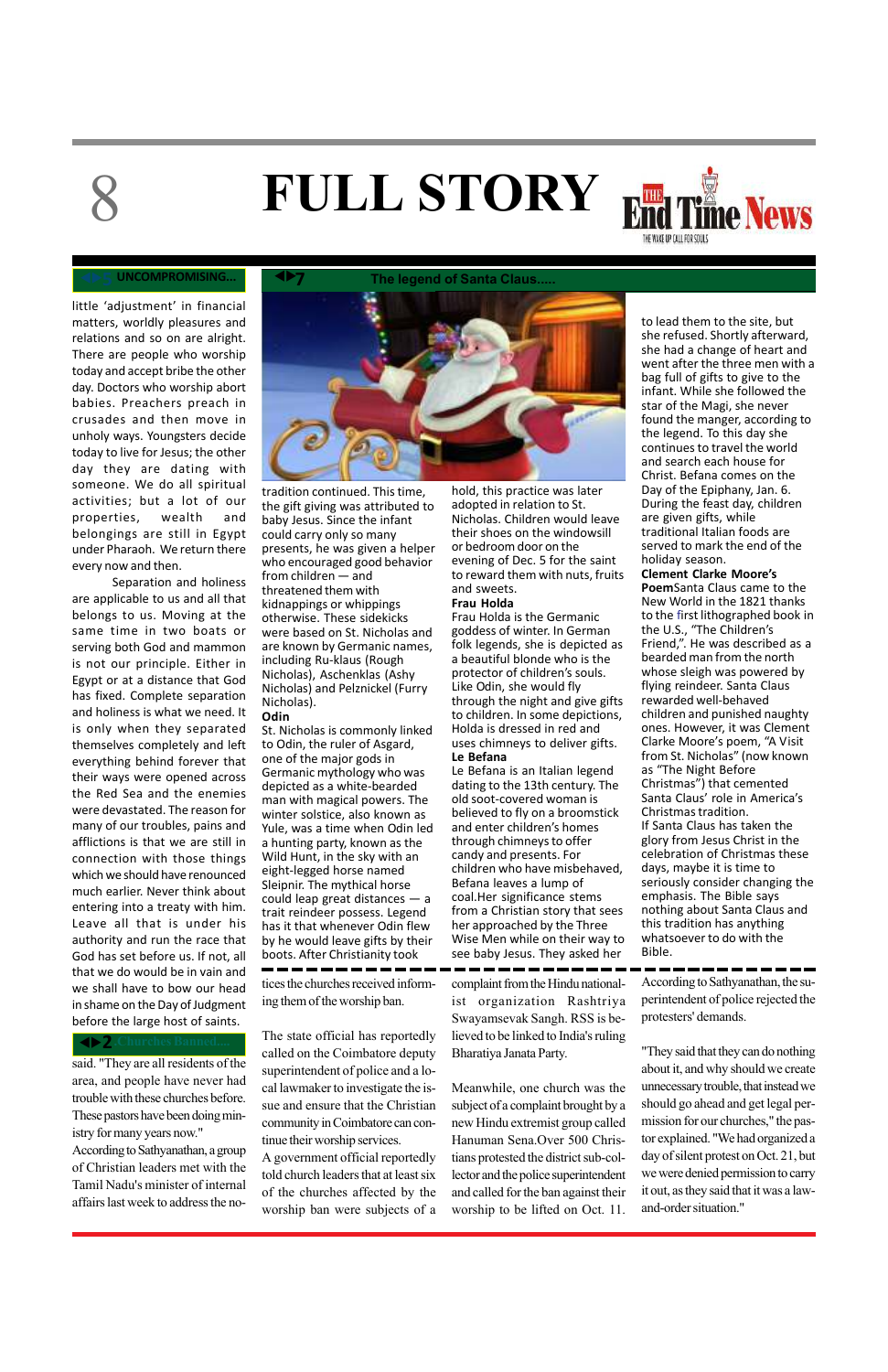# TESTIMONY End Time News





Hello Friends,

I am Amal, I would like to share my testimony to strengthen, inspire and to motivate everyone reading this short testimony. It can even be a hope for someone suffering from the deadly disease, by its sweet name "CANCER". I was born in a middle class Jacobite family. As the life was going on in its usual pace, I was diagnosed with cancer. I was just ten years old (2007) and it was leukemia or blood cancer, the uninvited guest. It was in its most difficult stage where survival is impossible, unless there was a miracle from God.

The sickness had exaggerated so much; that it was too late before the medical team could ever help. In no time the disease crept into its final stage and there was none to help or to say a good word. In fact, none proved to be helpful in this situation. Though I was admitted in one of the best hospitals in India, it was a great despair that the doctors

had given up their hopes on me. They were sure that I wouldn't make it. Being so gracious, they didn't want me go through chemotherapy in order to save me from the pain it can inflict on my tiny body. They really wanted me to leave this earth without much pain.

I just can't figure out how quickly the happiness of my family turned to tears. There was never a day or night that my parents didn't weep or cry over my fate. There was no other hope and none to come in for any aid. The only hope in such disappointment was GOD. Trying their last ray of hope, my family committed their lives to JESUS asking him just one thing "my life ".

Usually, the nights were tormenting and painful for me. It was really difficult for me to sleep well. But sooner I realized that I could sleep better at each passing day. The pain was subsiding. Then

## **I would like to share**

## **my testimony**

the day had come for the doctor's appointment. As usual the medical records were flipped and tests were repeated; but this time results weren't the same as expected. The doctors were astonished by the fact that they could not find any cancer cells on my body.

Praise be to Jesus' name alone. And from that day, I realized that medical science may fail, but Jesus never. If you are someone suffering from this deadly disease or if you have anyone battling with it, tell them about Jesus as cancer fears Him. Like mine, yours could be a hopeless condition and you have no one to help, let me remind you that JESUS IS THE ONLY ANSWER. Yes, Jesus loves you my friend and he cares for you more than anyone else could ever. From that day to this very moment, I experience his everlasting love in my life. God bless you all!

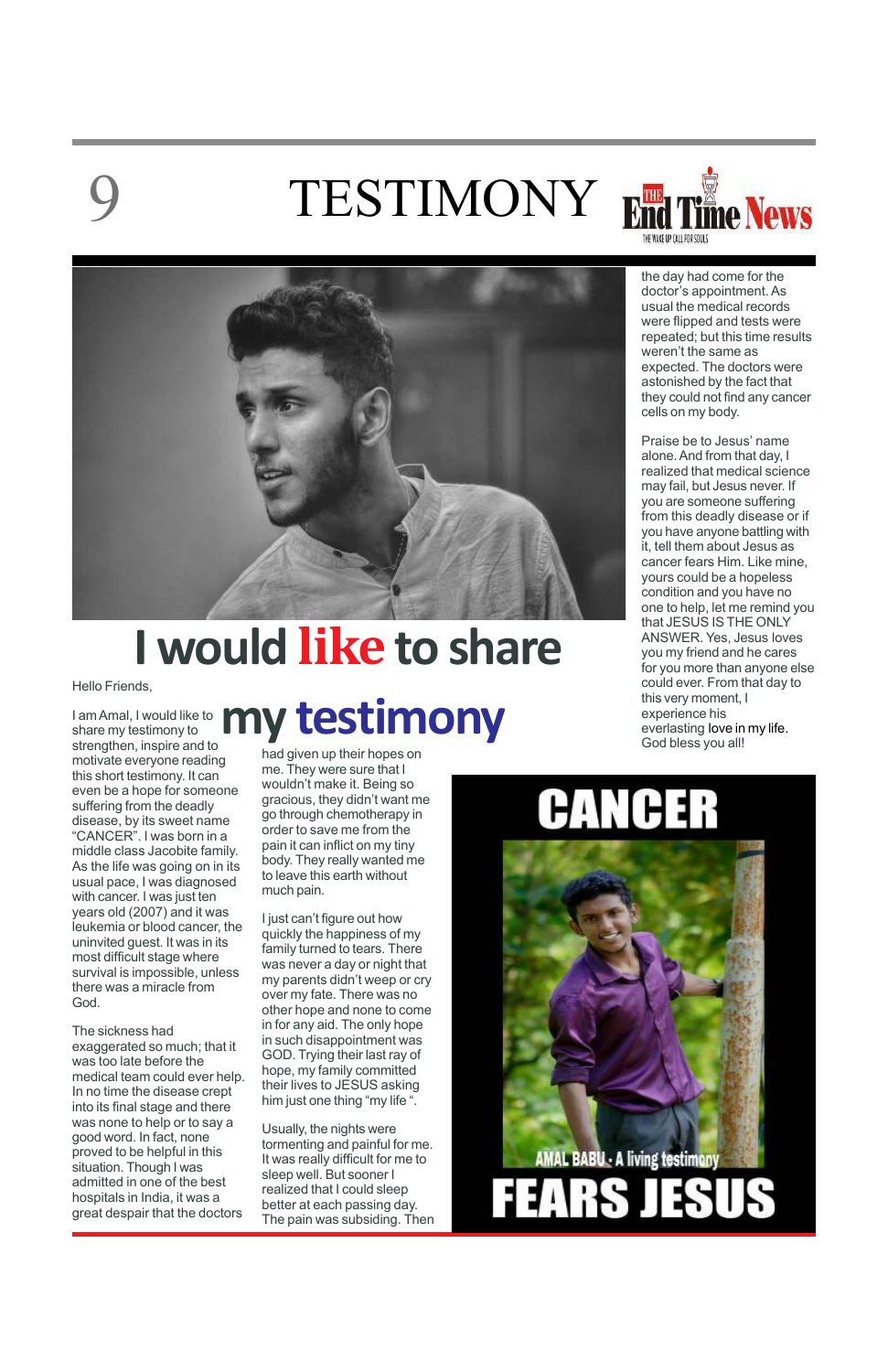# 10 Bible Study



### **Rev. Dr. Mathukutty Samuel**

## **THE GREATNESS OF GOD**

"Bless the Lord O my soul. O lord my God, thou art very great; thou art clothed with honour and majesty."

"Bless the Lord O my soul. O lord my God, thou art very great; thou art clothed with honour and majesty." Ps. 104:1; "Great is our Lord, and of great power: his understanding is infinite." Ps. 147:5; "Great is the Lord, and greatly to be praise." Ps. 48:1.

I can only attempt to tell you of His greatness through some of the great things that He has done, is doing and will do. He is great; He is very great in fact,, He is too great to comprehend fully this side of glory. The true God of the Word of God is greater than all. He is omnipotent, omniscient and omnipresent in His magnificent sovereignty and majesty. Truly, the half cannot be told by man;

but may we attempt to learn more of His greatness that we may have a greater understanding and appreciation.

1. He is Great Enough to Answer Prayer

When His very own children meet His conditions, he hears and honors and answers prayer. "If I regard iniquity in my heart, the Lord will not hear me." Ps. 66:18. He exhorts the believers: " let us therefore come boldly unto the throne of grace, that we may obtain mercy, and find grace to help in time of need.: Heb. 4:16 " Call unto me, and I will answer thee, and shew thee great and mighty things, which thou knowest not." Time and again Jesus made prayer promises.

"Ask, and it shall given you: seek, ye shall receive " Matt 7:7,8. Cf. Matt 21:22: Jn. 14:13,14; 15:7. These are genuine prayer promises which say He can and will answer. James 5:16 says, "The effecutual fervent prayer of righteous man availeth much." 2. He is Great enough to create the Heaven and

the Earth I surely do not know any other power that can



do that, do you? In the beginning God created the heaven and the earth." Gen 1:1. "In the beginning was the Word, and the Word was with God, and the Word was God. The same was in the beginning with God. All things were made by Him; and without him was not

anything made that was made." John 1:1-3

The written Word, the Bible is the living Word, the Lord Jesus Christ. John 1:14 says "The Word was made flesh, and dwelt among us, (and we beheld his glory, the glory of the as of the only begotten of the Father,) full of grace and truth." The truth is that the Lord Jesus Christ is the Creator and also the Consummator. He is very great; that is, great enough to speak the world and all that He created into existence. Ephesians 3:9 tells us of "God, who created all things by Jesus Christ."

3. He is Great Enough to Love the Whole World Love brought Him to earth, love sent Him to Calvary, and love held Him to the cross until His work was

finished. The Roman spikes did not hold Jesus on that cruel tree; it was His immeasurable love that held Him there. "For God so loved the world————but have everlasting life.' John 3:16 cf. 1 John 4:10.

### **I surely do not know any other power that can do that, do you? In the beginning God created the heaven and the earth." Gen 1:1.**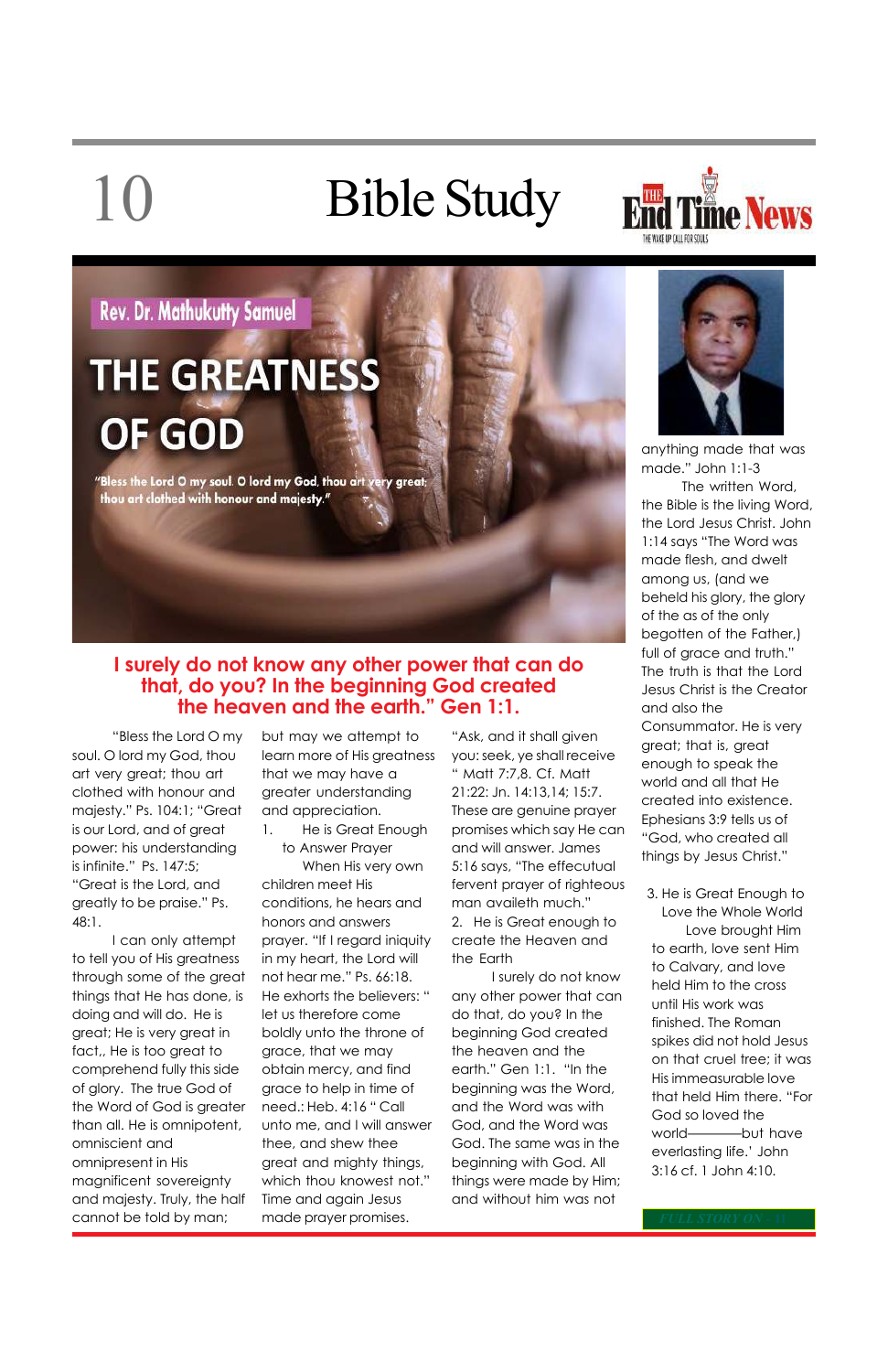4. He is Great Enough to Write a Perfect Book The Bible is the written Word; Jesus is the living Word. An outstanding Bible

**10THE GREATNESS .....**

was my responsibility to share that hope with others as my parents had shared it with me.

Warmness enveloped me just as my alarm began to ring. I jumped out of my bed hurriedly to start my day. A small smile played around my place as I recalled the debate I had just witnessed. With renewed hope I began to think and consider my life, and I hope you will too.

### **12 THE GREATNESS .....**

"The Word is a replica of Jesus, and Jesus is a replica of the Word." The Lord has not only written this Book that is without error and contradiction in the original languages in which He gave it, but He has preserved this Book through the ages and shall continue to maintain it regardless of attacks and onslaughts of men.

teacher, Dr. Bob Ketcham, once said, "The Word is a replica of Jesus, and Jesus is a replica of the Word." The Lord has not only written this Book that is without error and contradiction in the original languages in which He gave it, but He has preserved this Book through the ages and shall continue to maintain it regardless of attacks and onslaughts of men. "For the prophecy came not in old time by the will of man; but the holy men of God spoke as they were moved by the Holy Spirit." 2 Peter 1:21. "All scripture is given by inspiration of God, and is profitable for doctrine, for reproof, for correction, for instruction in

righteousness; that the man of God may be perfect, thoroughly furnished unto all good works." 2 Tim. 3:16, 17. What we need to do is preach it, teach it, believe it and practice it.

## 11 FULL STORY





5. He is GreatEnough to

Defeat the Devil He is not only great enough to defeat Satan, but one of these days, He will join him to the chain for one thousand years. Then, after that, He will cast him into the lake of fire. It takes a power greater than Devil to do that. " And I will

putenmity between thee and the woman, and between thy seed and her see, it shall bruise thy head and thou shalt bruise his heel." Gen. 3:15

6. He is GreatEnough to Save a Lost Soul Yes , the Savior is the only one who can save, "Neither is there salvation in any other: for there is none other name under heaven given among men, whereby we must be saved." Acts 4:12 cf; Acts 10:43 John 14:6 says "I am the way, the truth and the life, no man cometh unto the Father, but by me." "that his name whosoever believeth in him shall receive remission of sins." Acts 10: 43

The church cannot save. Ordinances cannot save. Institutions or secret orders cannot save. Good works cannot save. The Lord Jesus Christ is the only Savior, and He saves those who implicitly and unreservedly trust Him. For whosoever shall call upon the name of the Lord shall be saved." Rom. 10:13. If you will do it, the Lord will keep his promise. He will make you what you ought to be-from a child of the Devil to a child of God to a friend of God, from the penalty of sin to the legacy of a son, from a candidate for hell to a citizen of Heaven, from a condemned sinner to a converted person. Indeed, he is very great!

●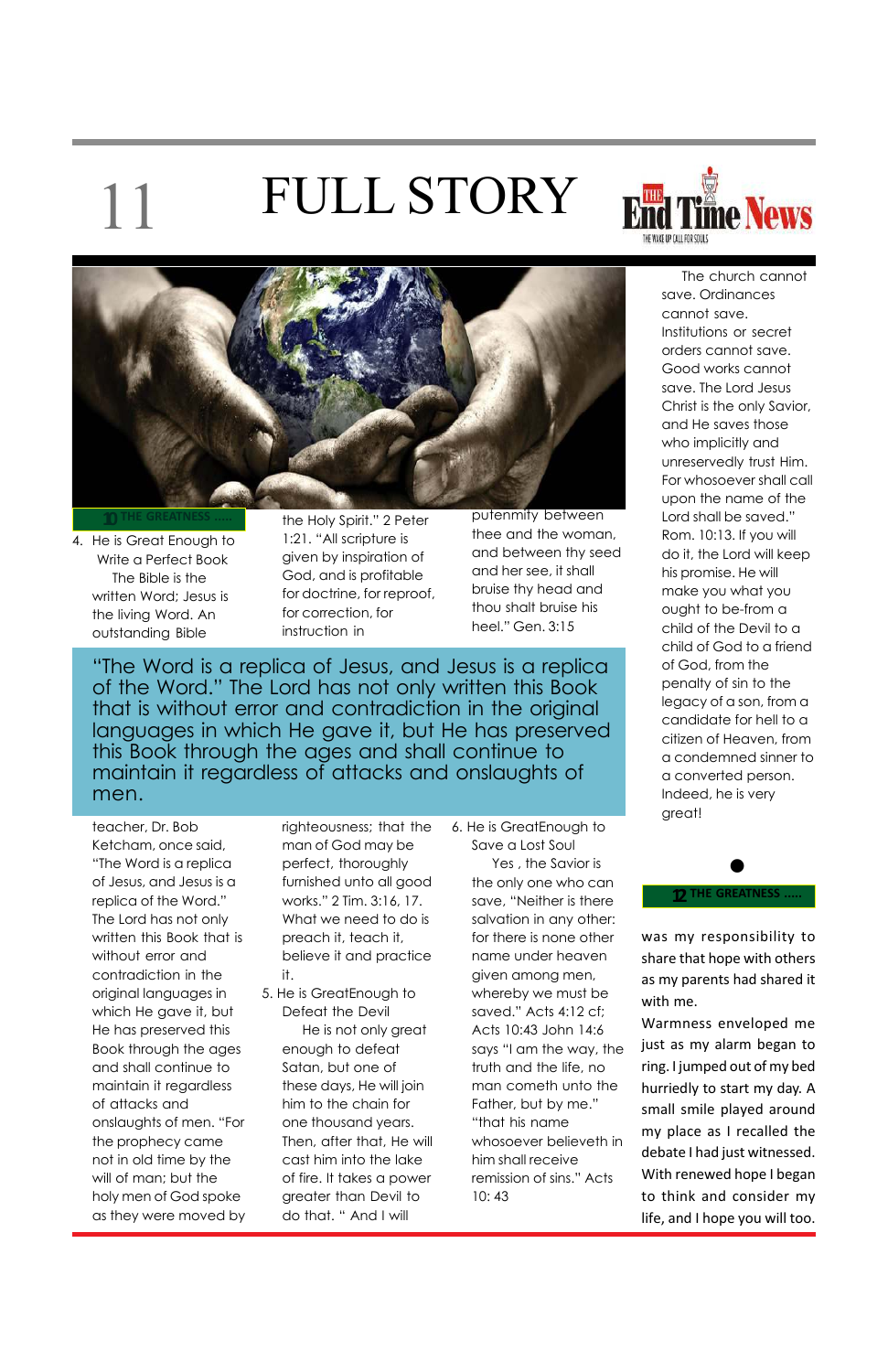# 12 Devotion







It's has been so long since I have written to you, but I wanted to share one ofmy dreams. After a busy day I dozed off and I experienced one of the most vivid dreams of my life. It has deeply imprinted into my subconscious and I get goosebumps just recalling my dream.

As my dream began I was approached by a figure that identified himself as "Comfort". Comfort began to recount the most positive aspects of my personality and the high points in my life. He complimented my intelligence, loyalty, capability, work ethic, generosity and talents he identified in me. Comfort pointed to pivotal moments in my life where I chose what was right, to prove my character. He even delved into my past, citing my solid upbringing, supportive family, and reverent church.

After being awash with positivity and compliments, I was left suspicious at his intentions and his insight into my life.

In the midst of the conversation another voice arose, this one my inner voice. All that Comfort had spoken my inner voice spoke to the contrary. My inner voice highlighted my failures, my lack of talent, and the facade I wear around my friends and family. My inner voice also revealed that I feel "stuck", like a prisoner in my own life. My mask of social acuity slipped and my inner voice revealed my deep resentment for even those little conversations with those I hold most dear. As the examination of my life continued my inner voice began to tell a different story of my past. Memories of those who I have spoken ill of, those I

have bullied and tormented, and even those painful words I said to those I love, that can never be taken back were exposed to me.

My inner voice began to crescendo as it reached the final adjudication of my character. It concluded that I not only had a past marred with sin and blame, but I hated others as much as my own self. That I merely saw others as a means to an end, and it was by my own cleverness that I had gotten so far. I then should sink into my cozy web of selfrighteousness and material possession looking out only to judge the passerby, or draw them to me. After the echoes of my inner voice had finally dissipated, my Comfort began to speak again. He gently explained that who I am is the truth of what it can mean to be human, that we are petty,

selfish, and abusive to one another. We take one another for granted, and treat the world as a twisted paradise. However, he explained, with a little guidance, and a touch of grace, we can be more. There exists a truth that can turn our sorrows into joy, a heavy heart into a happy heart, and our imperfections into perfection. This truth can make us more than the sum of our past and personality. My eyes began to widen as I realized the truth of Comfort's words. My inner voice began to cry out objections, but I could no longer hear them over the admissions of blessed hope and truth.

I began to recall why

Comfort's narrative of my past rang true. The hopefulness, the rich tradition, the love, it all came from my forebears who knew of the truth my Comfort espoused. It was because of that truth I had hope for the future, and it

**Sis.Glory Joseph**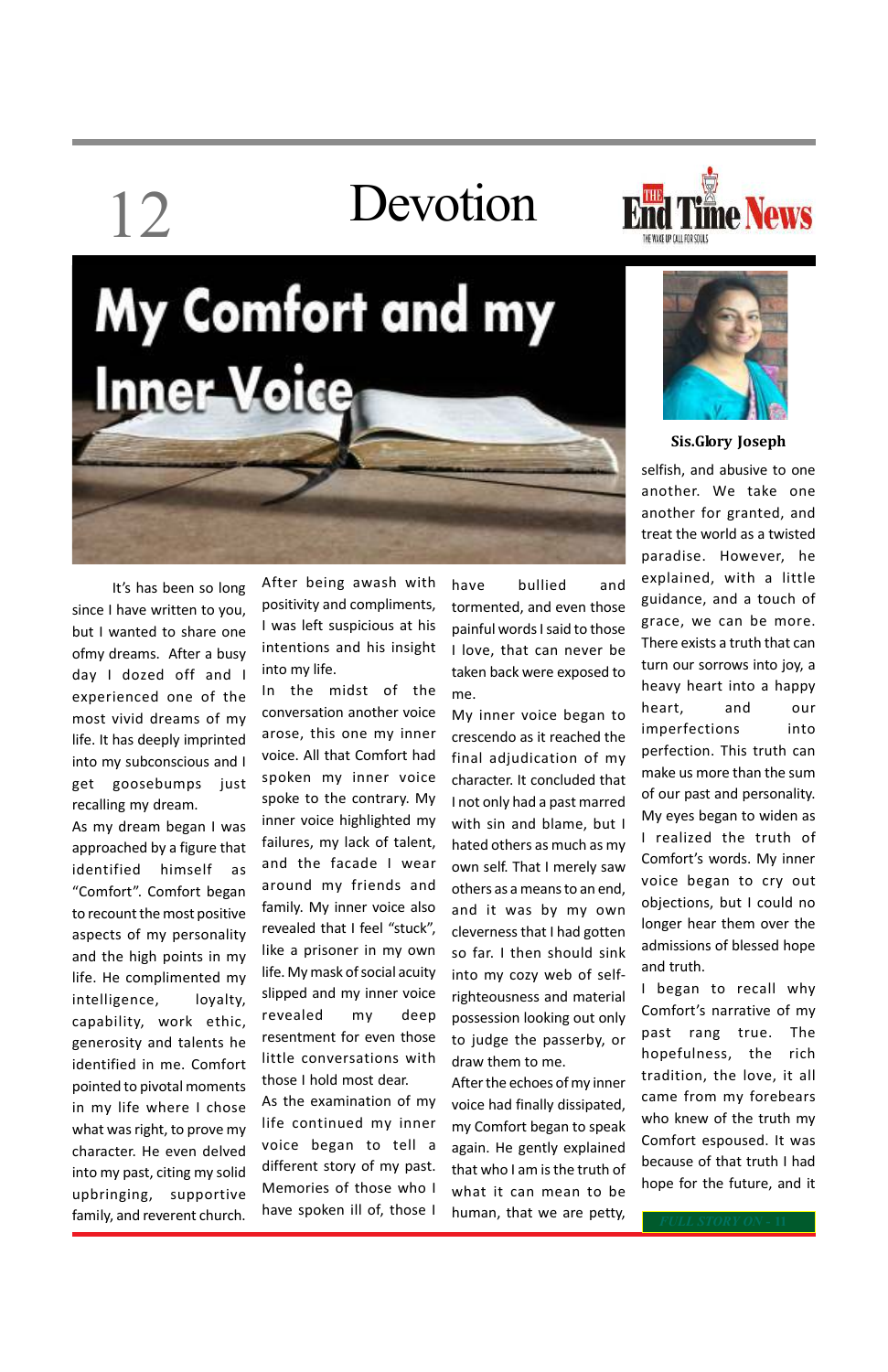# 13 Christian Lifestyle End Time News



**N**o man in the world can come to the presence of God and pray withoutthe power and help of the Holy Spirit, "For through Him we both have access by one Spirit to theFather" (Ephesians 2:18). Paul says, "Likewise the Spirit also helps in our weaknesses. Forwe do not know what we should pray for as we ought, but the Spirit Himself makes intercession forus with groanings which cannot be uttered". "Now He who searches the hearts knows what the mindof the Spirit is, because he makes intercession for the saints according to the will of God" (Romans8:26, 27). In these verses, it is said that an individual is not able to pray without the assistance of the Holy Spirit.Therefore, let us think certain things briefly about these verses.

We hardly know what we should pray about, to whom to pray to and what the things we should pray for.None of these things can be known without the help and power of theHoly Spirit. Shall we pray through Christ for the fellowship with God? Shall we pray for faith or for justification? None of these things we do know. "For whatman knows the things of a man except the Spirit of the man which is in him? Even so no one knowsthe things of God except the Spirit of God" (1 Corinthians 2:11).Here Apostle Paul speaks about the internal and the



spiritual matters which the world is totally unaware of. Justlike being not able to know the subject of prayer without the help of the Spirit, we sometimes do not knowhow to pray. That is

**We hardly know what we should pray about, to whom to pray to and what the things we should pray for.None of these things can be known without the help and power of theHoly Spirit. Shall we pray through Christ for the fellowship with God? Shall we pray for faith or for justification?**

why it is said, "we do not know what we shall pray for as we ought". Alongwith that it is also said that, "the Spirit Himself makes intercession for us with groaning whichcannot be uttered". Here is a thing which must be notedspecially.As the Holy Spirit was helping, the Apostles gained the closest experience with God in prayer.In such experiences, even though they could not express the whole feelings in their mind, they prayed through groaning and with sigh which cannot

be spoken out. In that they rejoiced also. If we do not pray without realizing this truth of the scripture or if we neglect to pray in the manner revealed in the scripture, we will never be

truly praying in the power of the Holy Spirit.

Paul says we shall pray in the way it should be. It is not possible for us to pray in the customarymanner of man and in the capacity of angels. "We do not know what we shall pray for as we ought",but the Spirit Himself helps in our weaknesses. The Spirit and the desires of the flesh are not oneand the same. There is difference between man doing a thing according to his own way ofthinking (or the counsel of his understanding), and

doing a thing which is commanded to him, as he oughtto do. Many are not receiving what they pray for because they are not praying as they ought to. But when the Spirit makes

intercession for thesaints according to the will of God, He who searches the hearts knows what the mind of the Spiritis. Here 'knows' means, God only accepts the sense or meaning which the Spirit gives to thisprayer. In that prayer, what according to the will of God is, only will be heard. It is the Holy Spiritwho teaches us to make supplication in this manner. The Holy Spirit is only able to seek everything, eventhe depths of God.

●